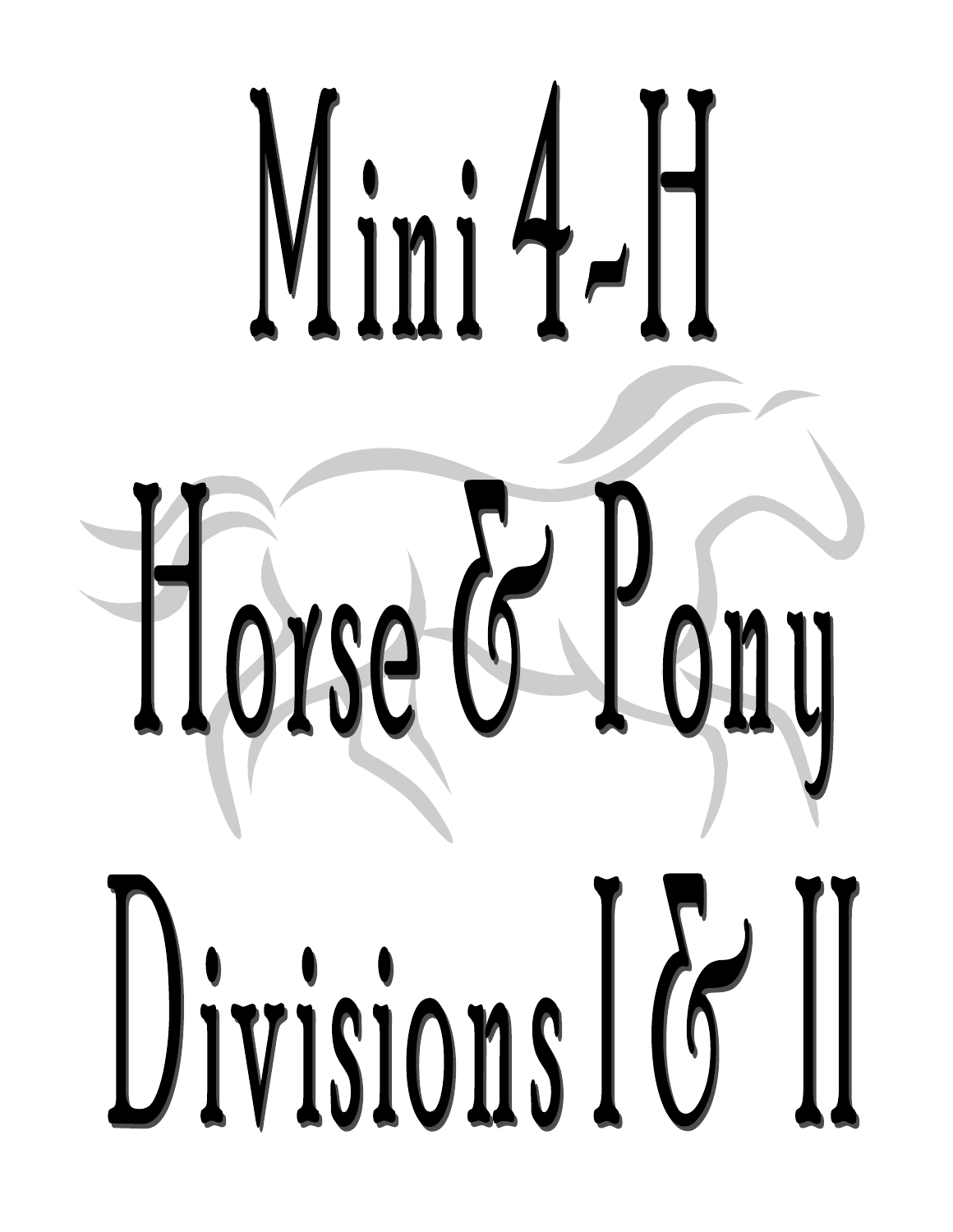Dear Parents,

 We welcome you and your child to the Mini 4-H program. Mini 4-H is designed for boys and girls, who are in either first or second grade during this calendar year.

 Your job as a Mini 4-H parent is to guide your child in any way that you can, we suggest assisting your child in completing the projects, but not completing the projects for them. It is your child's project and will be an important teaching and learning experience for him. So guide your child, but let him do as much of it by himself as he can.

 Your child will need to exhibit something in each of the project areas which he has signed up for. Please see that your child gets the exhibit to the fair during the scheduled time. Your child will receive a ribbon for completing the project. You need to pick up the project after the 4-H Fair or make arrangements for someone else to get the project if you can not.

 If you have any questions, you may call the Extension Office at 736-3724. We hope you and your child will enjoy the Mini 4-H program and we will be looking forward to seeing you at the Johnson County 4-H and Agricultural Fair.

Johnson County 4-H Council

Last Updated in 2005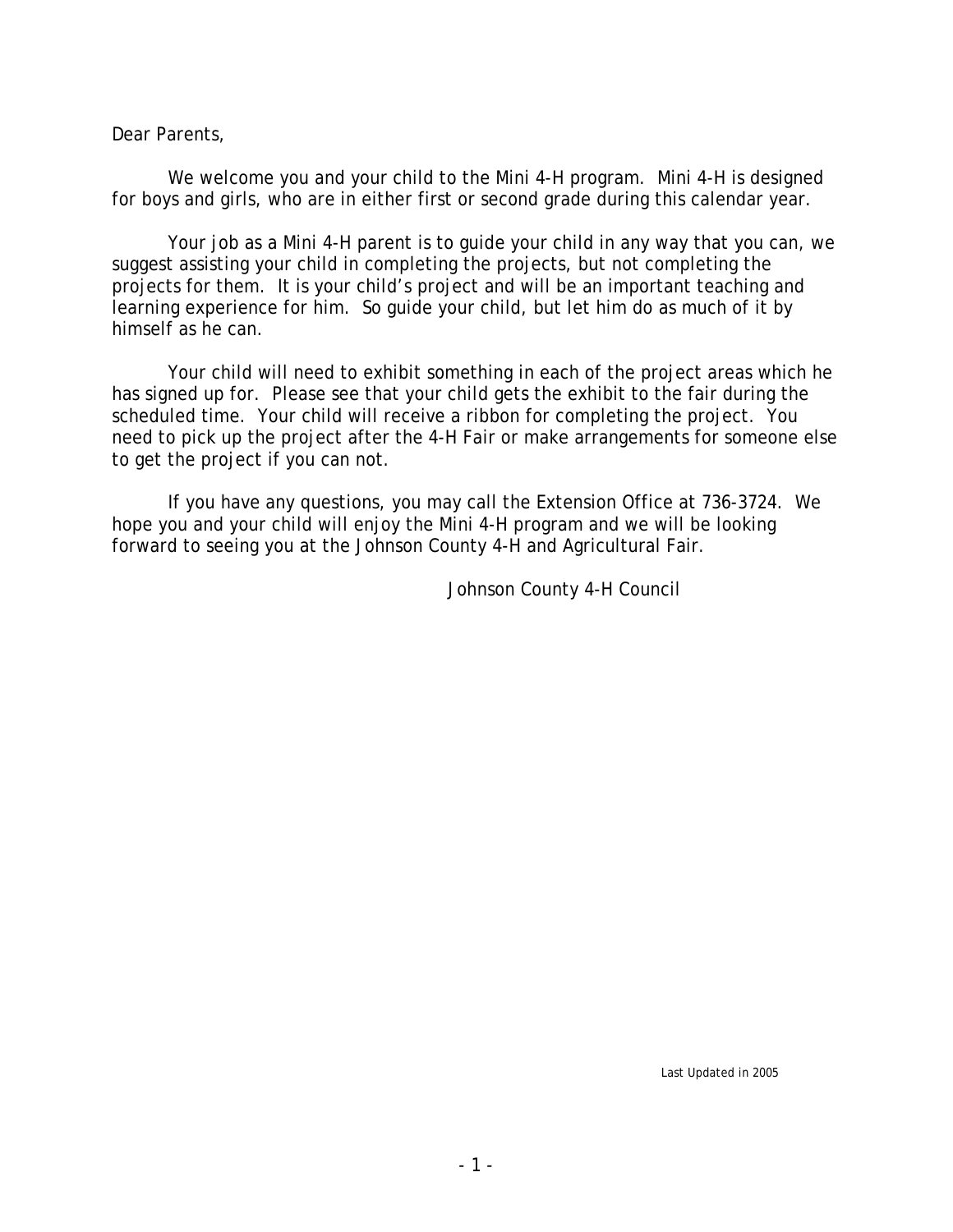### **Mini 4-H Program Rules**

 The Mini 4-H program is designed to supplement and introduce both first and second graders to the Johnson County 4-H program.

#### **RULES**

- 1. Mini 4-H is open to any boy or girl who is enrolled in either the first or second grade on January  $1<sup>st</sup>$  of the current 4-H year.
- 2. Any first grader may enroll in one (1) or two (2) projects. Any second grader may enroll in one (1) to four (4) projects.
- 3. Mini 4-H participants do not enroll in a 4-H club, but do the project at home.
- 4. Mini 4-H projects include: Arts & Crafts, Bugs, Clothing, Collections, Flowers, Foods, Forestry, Horse & Pony, Livestock, Models, Small Animals, and Wildlife.
- 5. Enrollment of Mini 4-H is done in April by distributing enrollment information to all first and second grade classes in each Johnson County elementary school.
- 6. **ALL POSTER EXHIBITS MUST**:
	- A. Have a solid, stiff backing, which is 11" high by 14" wide (half standard poster size). This can be 1/4" plywood, HEAVY cardboard, foam board, or masonite. **Exception: Wildlife poster is 11"x 22".**



- B. Be positioned **HORIZONTALLY**.
- C. Have a total exhibit board no larger than 11" high by 14" wide. **(Wildlife- 11"x 22")**
- D. Be completely **COVERED BY A CLEAR PLASTIC** material.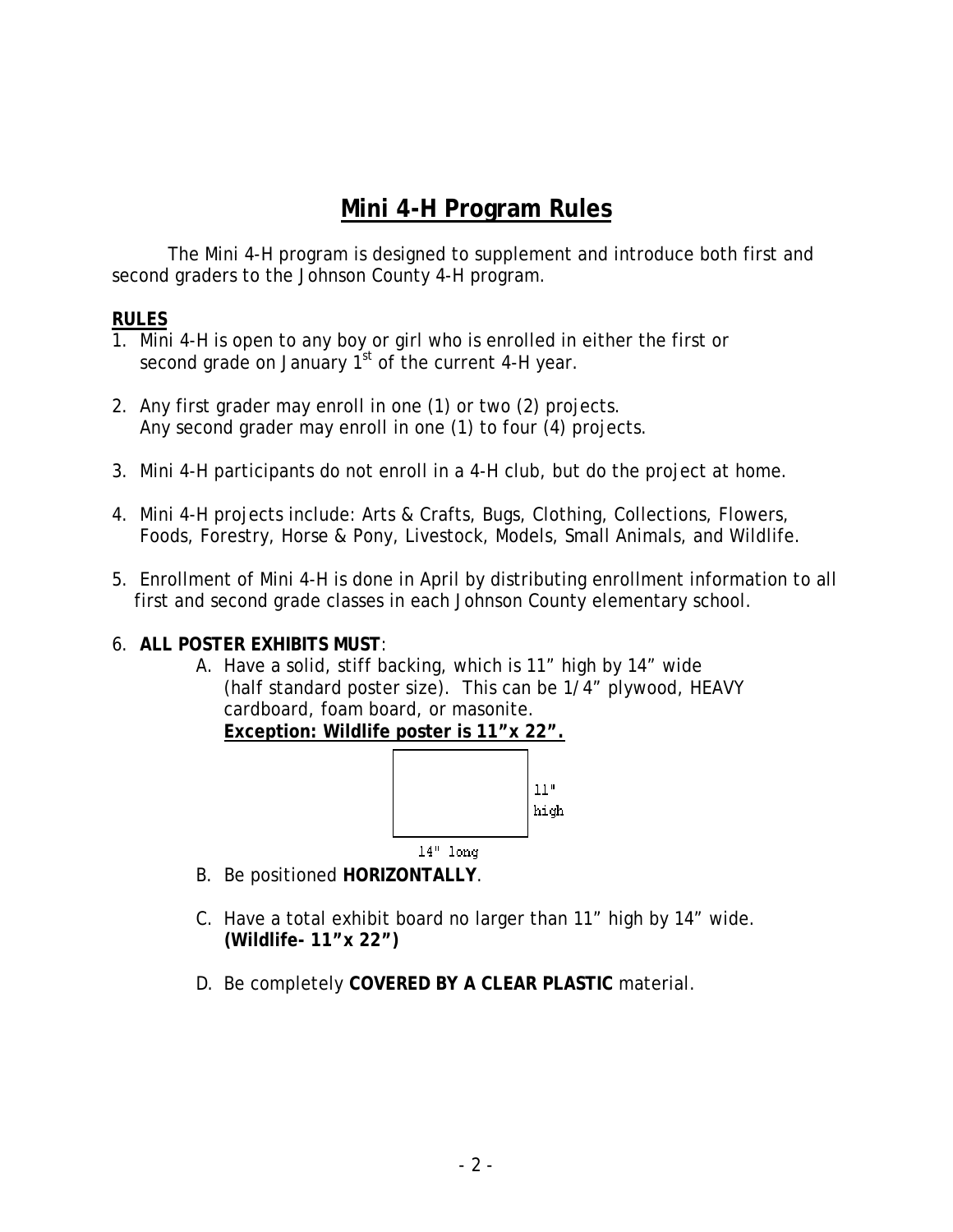### **Mini 4-H Horse and Pony**

In this project you will learn many things about horses and ponies. You will be introduced to new words, how to take care of a horse, breeds of horses, grooming, and the tack used while showing horses and ponies.

#### PROJECT REQUIRMENTS:

Division I: Do two of the activities listed on page 7. Division II: Do five of the activities listed on page 7.

#### WHAT TO EXHIBIT: DIVISION I

1. Make an 11" x 14" poster on a topic listed below.

#### WHAT TO EXHIBIT DIVISION II:

1. Make and 11" x 14" poster on a topic different than what was exhibited in Division I.

#### TOPIC CHOICES:

- A. A picture that you have drawn of a horse or pony
- B. A story you have written about a horse or pony
- C. A collection of cut out pictures of horses and ponies
- D. Pictures of you taking care of or riding your horse
- E. A combination of any of the above items.
- 2. Attach a name tag to your exhibit. You may use the tag printed at the bottom of this page.
- 3. Attach the completed record sheet found in the back of this manual to your exhibit.

**NAME** GRADE(as of Jan. 1) **PROJECT DIVISION**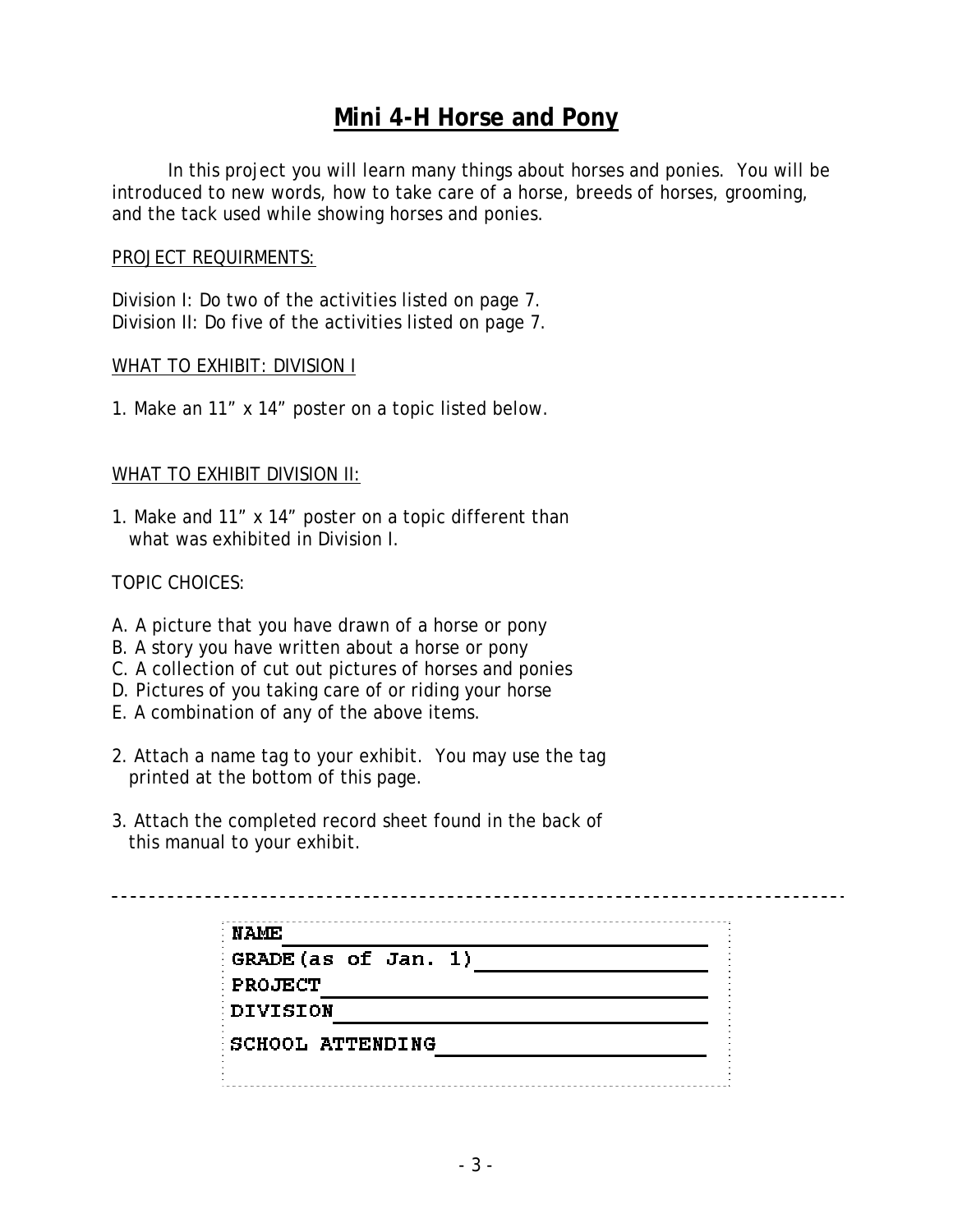## **Mini 4-H Helper's Page**

Welcome to the Mini 4-H program! Mini 4-H is designed for youth to explore a variety of project activity areas and to interact with caring adults and other children.

Children receive this project activity manual when enrolling in Mini 4-H. This manual and the manuals on various other topics will provide fun age appropriate learning activities throughout their year(s) in Mini 4-H.

As a Mini 4-H adult helper your job will be to guide and encourage each child through the activities. A wide range of activities are provided to allow you to choose the ones most appropriate for the children you are working with. It is highly suggested that you do not complete the activities for them. Instead help them, guide them, work with them, and let them do all that they possibly can. 4-H believes in allowing children to learn by doing. The Mini 4-H project activities are hands-on learning opportunities designed to provide a meaningful educational experience for youth.

Additionally, the Mini 4-H program is set up to allow children to display a project activity that is based upon information within this manual. Some children may choose to exhibit their project at the 4-H fair. The 4-H fair is an exciting week that allows community youth to showcase their enthusiasm for learning. Children may choose to display a project activity they did by themselves or one they did with a group.

Mini 4-H is fun! Children will certainly enjoy it. You can have fun too, by guiding and helping as children participate in the program. Encourage and praise the children as they have fun learning and sharing with you. If you have any questions regarding Mini 4-H or other 4-H programs, please feel free to contact your local Extension office.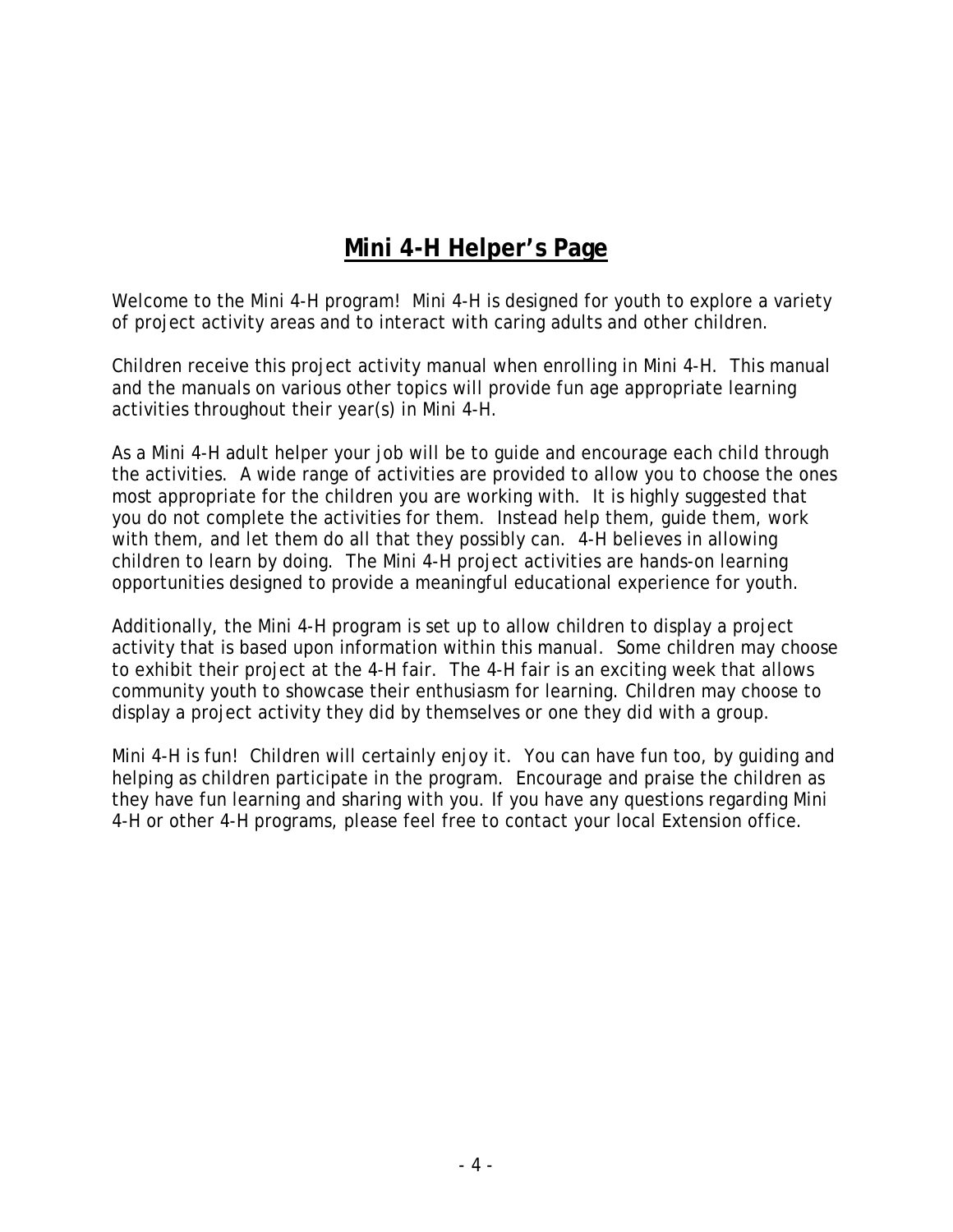## **Mini 4-H'ers Page**

Mini 4-H'ers have lots of fun! There are many activities for you to explore. You can try new things, which you can share with your family and friends.

Here are some things to know about 4-H:

**The 4-H Symbol**: The symbol is a four-leaf clover with an "H" in each leaf. Clover is a plant that grows in fields, yards, and along roadsides. Most clovers only have three leaves. Sometimes, if you look closely you may get lucky and find a clover with four leaves. A four leaf clover is used as the symbol for 4-H to let everyone know 4-H is a special kind of group.



**The 4-H Colors**: The 4-H colors are [green and whit](http://images.google.com/imgres?imgurl=http://texasextension.tamu.edu/logos/4h/4-h_bw.gif&imgrefurl=http://texasextension.tamu.edu/logos/4h/4h.html&h=242&w=226&sz=4&tbnid=9pRCIP-fC6UJ:&tbnh=105&tbnw=98&hl=en&start=5&prev=/images%3Fq%3D4-H%26hl%3Den%26lr%3D)e. The four leaf clover is green and the "H" in the leaf is white.

A group motto is a saying that tells people what is important to the group.

**The 4-H Motto**: "To make the best better." When something is better than all of the others it is the best. Think about a time when you did your best. Maybe you threw a ball farther than you have ever thrown it before. Now think about some ways you could do better. You may be able to throw farther by practicing for a while or by watching someone who can throw farther than you, to see how they throw so far. Even if you throw the ball farther than you have ever thrown it before there are still ways that you can do better the next time. 4-H encourages you to always try to do better, even if you are doing the best you have ever done.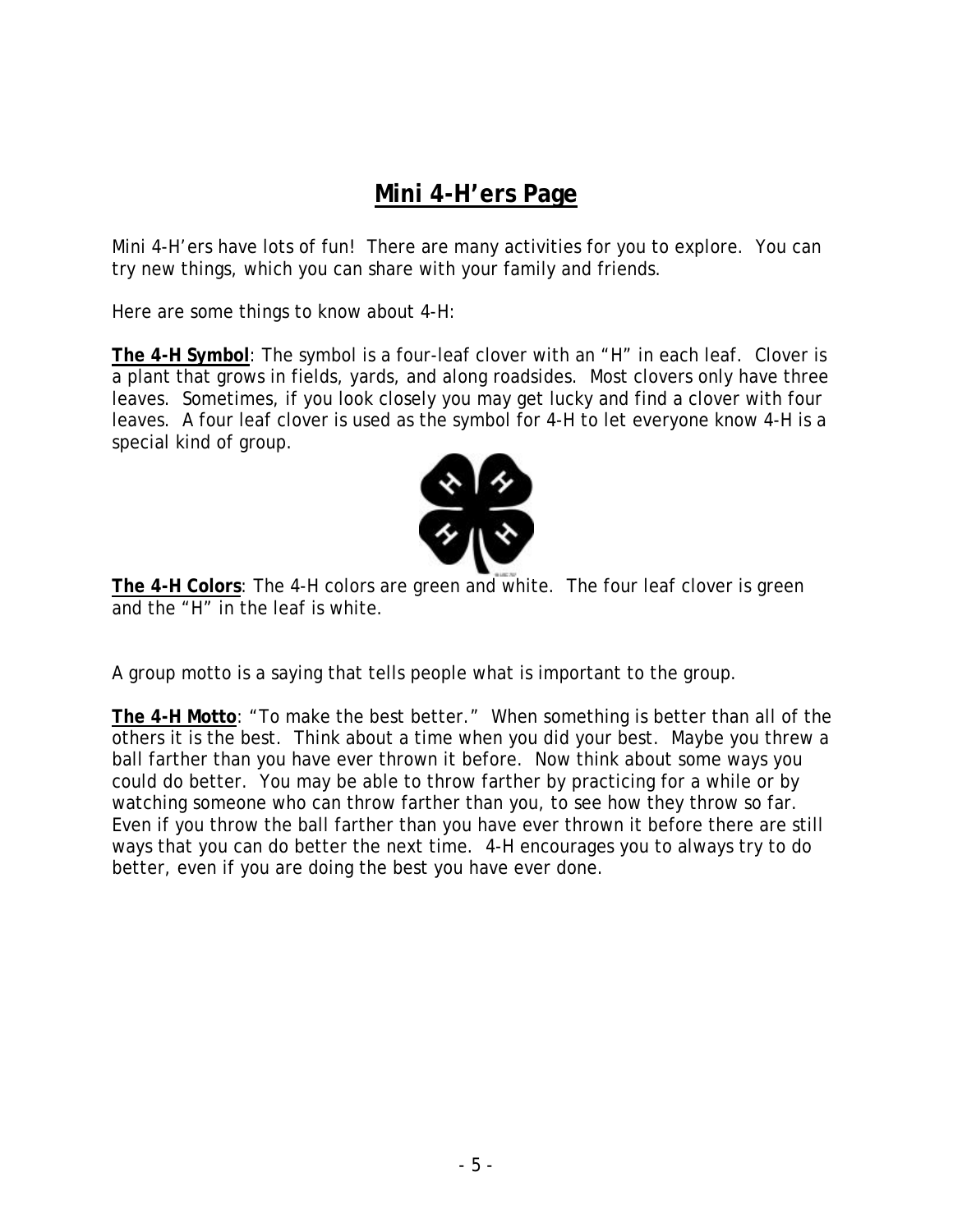# **The 4-H Pledge**

A pledge is a promise you make to yourself and to the people around you. The 4-H pledge is in bold print below. Under each line of the pledge there are words telling what the pledge means.



I pledge my head  $\blacktriangleright$  to clearer thinking.

I promise to use my head to make good choices.



**my heart to greater loyalty.** 

to use my heart to be a good friend.



my hands **W** to larger service, and

to use my hands to do helpful things for others.



to take care of my body and to show others how to live in a healthy way.



to help my group, my community, my country, and my world be happy and safe for everyone.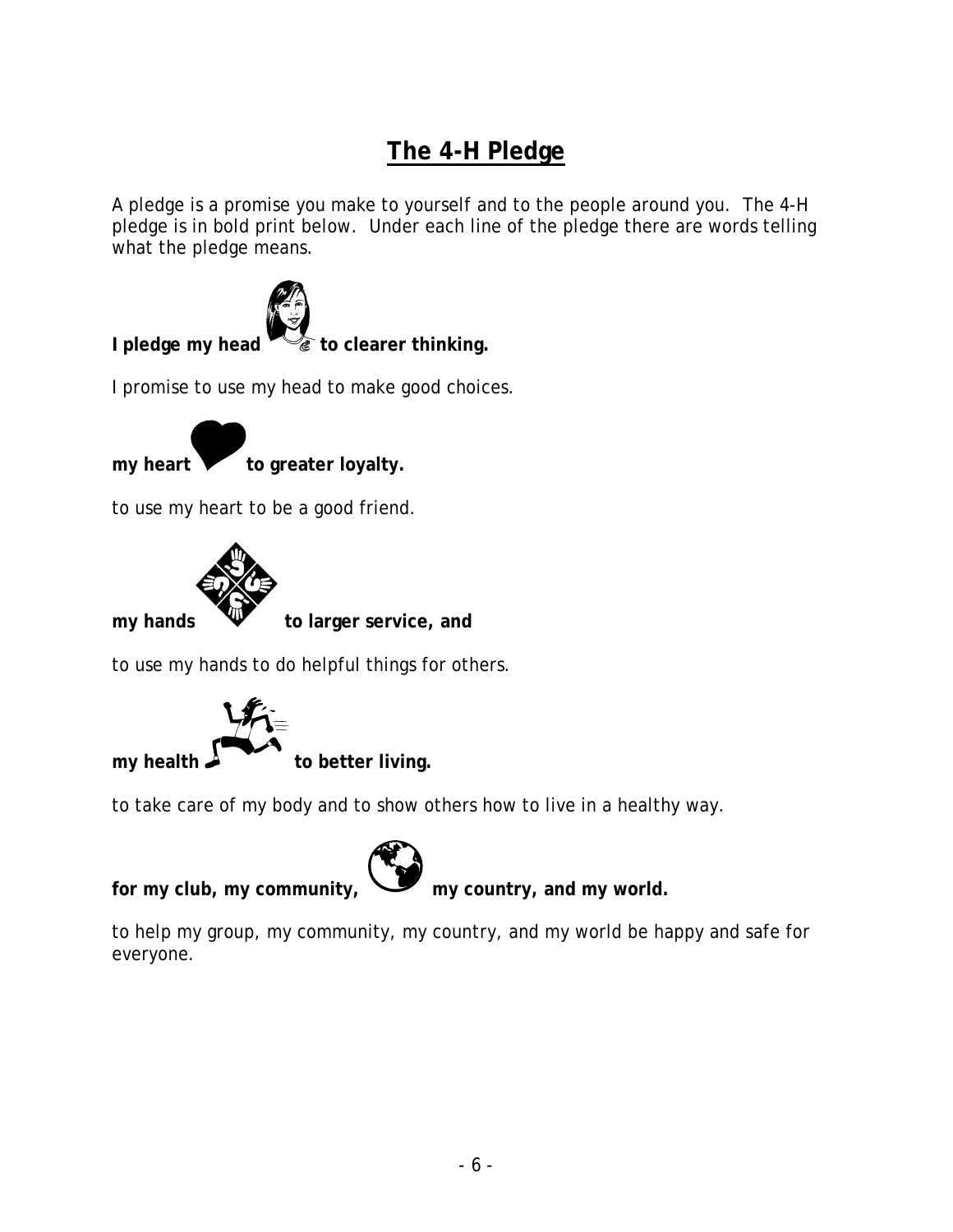## **Activities Page**

 Below is a list of activities you may chose from to complete your Horse and Pony project. Division I members are to complete two activities and Division II members are to complete five activities. List the activities you did on your record sheet.

| <b>ACTIVITY:</b>                  | DATE COMPLETED |
|-----------------------------------|----------------|
| 1. Give one talk or demonstration |                |
| 2. Name the parts of a horse      |                |
| 3. Name the parts of a saddle     |                |
| 4. See a horse movie              |                |
| 5. Read a horse book              |                |
| 6. Attend a horse show            |                |
| 7. Visit with a farrier           |                |
| 8. Visit with a Veterinarian      |                |
| 9. Tour a riding school           |                |
| 10. Visit a tack shop             |                |
| 11. Introduce a friend to horses  |                |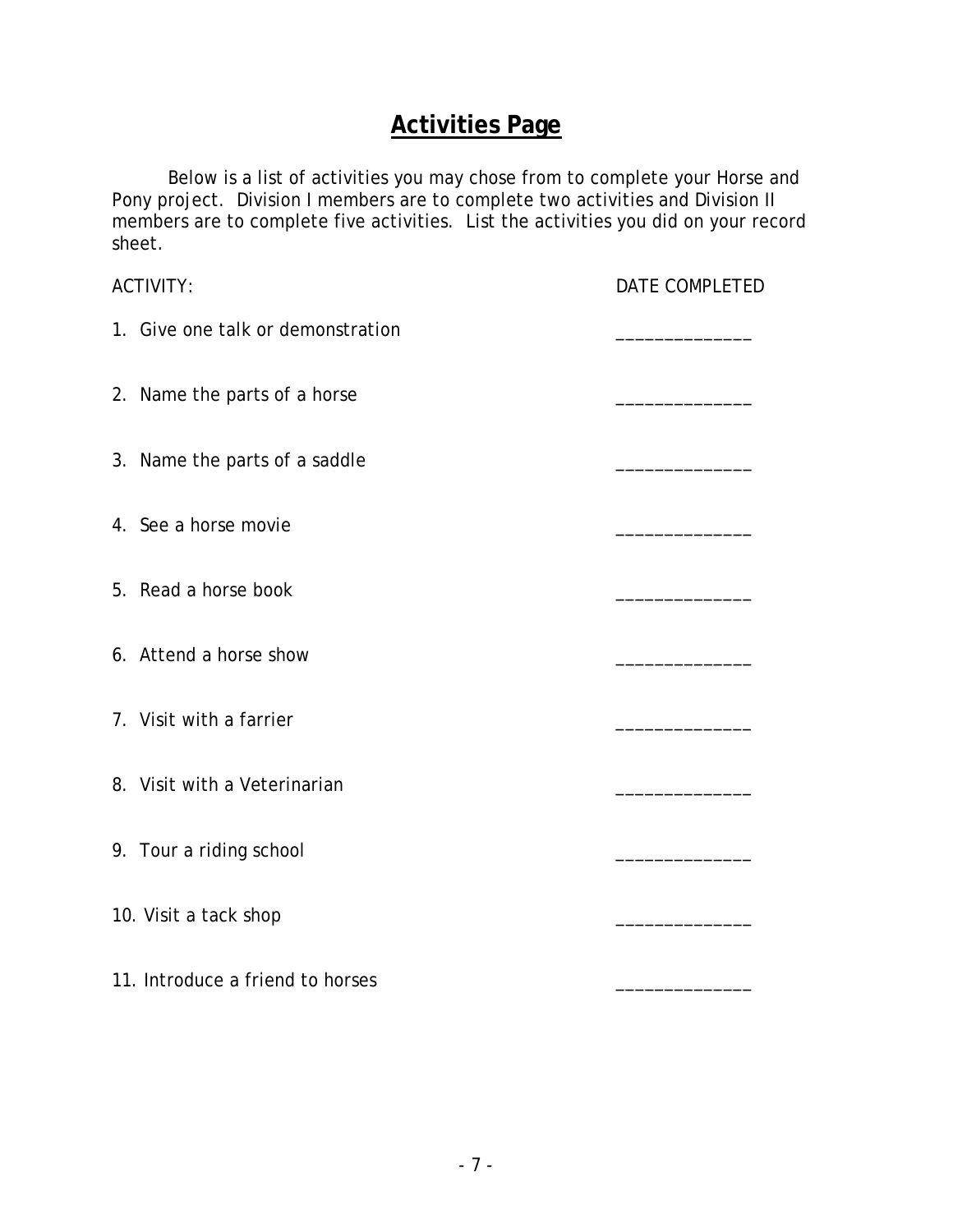## **Parts of a Horse**

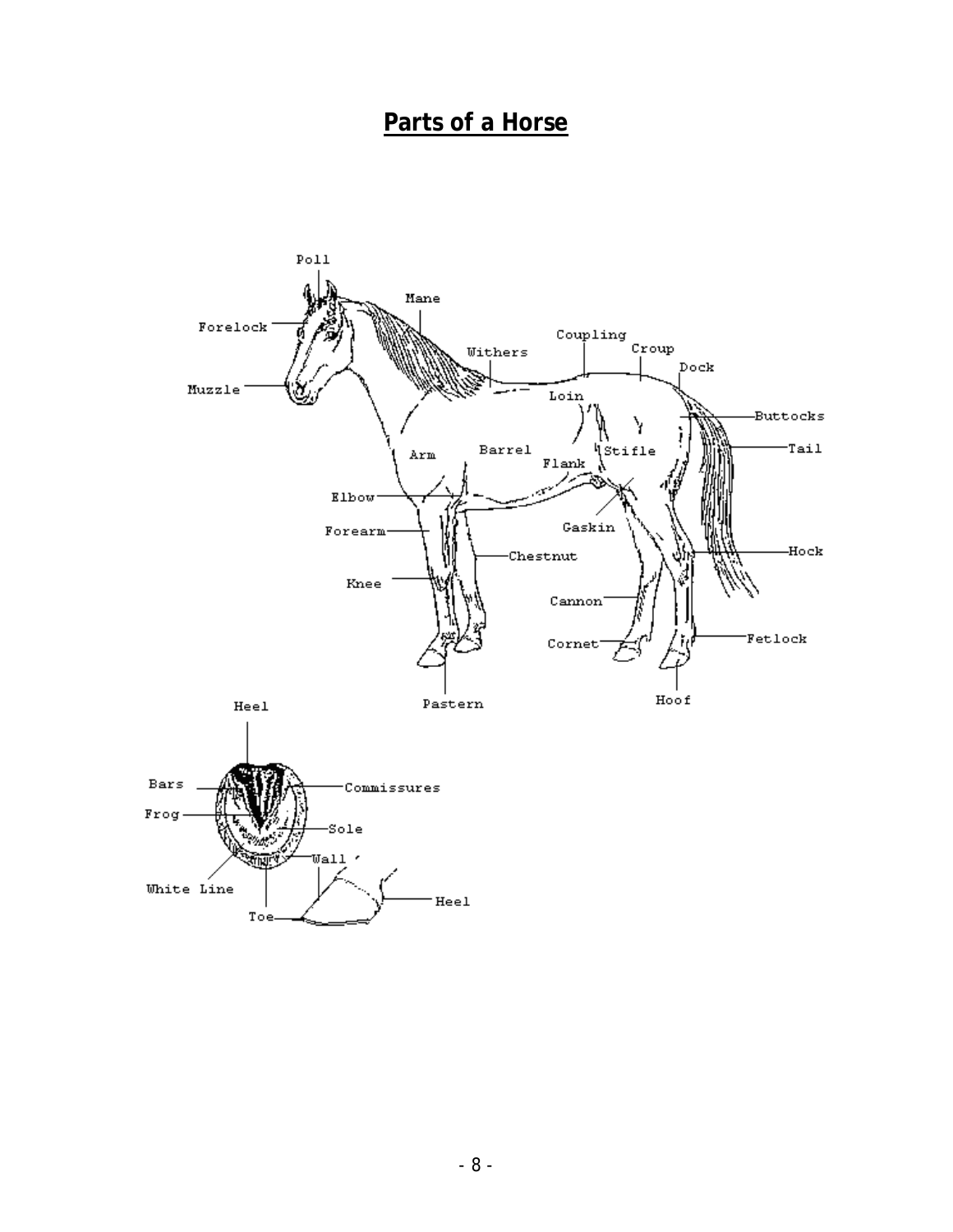

FACE MARKINGS:









Star Stripe Blaze Snip Interrupted Bald example and the stripe of the Stripe of Face and Table 1 and Table 1 and Table 1 and Table 1 and Table 1 and T

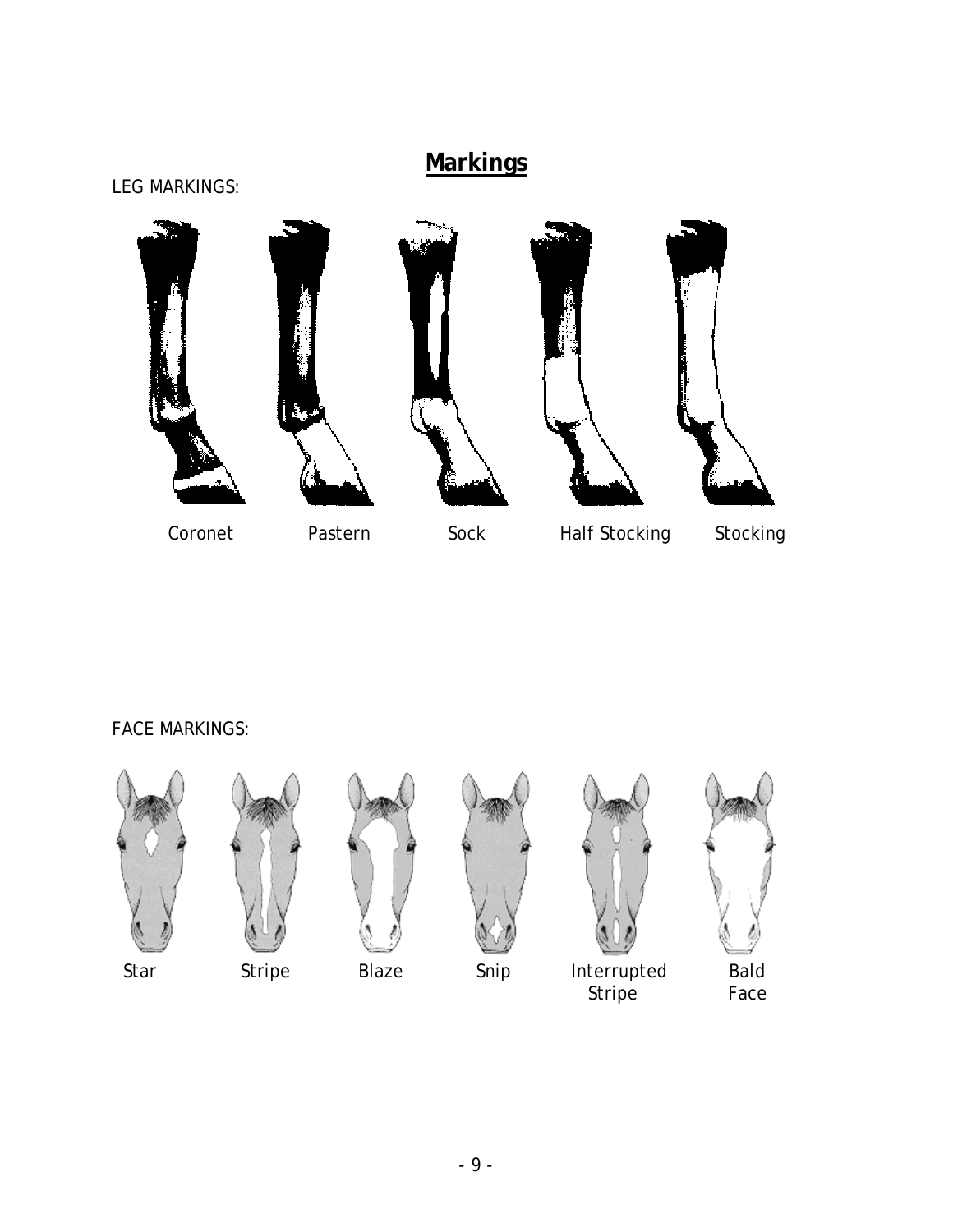## **Caring for Horses**

#### GROOMING:

CURRY COMB: these are used to rough up a horses coat so it is easier to get to the deep dirt and dandruff. This is done by moving the brush in a circular motion with enough pressure to bring up any dirt that is in the undercoat of the hair.



BRUSHES: Coarse bristled brushes bring out the dirt loosened by the curry comb. Soft bristled brushes remove any fine dust left on the hair and bring out oils that make the coat shiny.





RUBBING CLOTH: These remove the last of the dust and make the coat shinier.

MANE AND TAIL BRUSH AND COMB: If a horse's mane or tail is badly tangled a steel brush does well for removing any tangles. However, if they are not tangled then a large tooth plastic comb will work fine.



SWEAT SCRAPPER: This removes excess sweat or water after bathing.



 Sweat Scrapper HOOF PICK: Removes any dirt or mud that is stuck in your horses hooves.

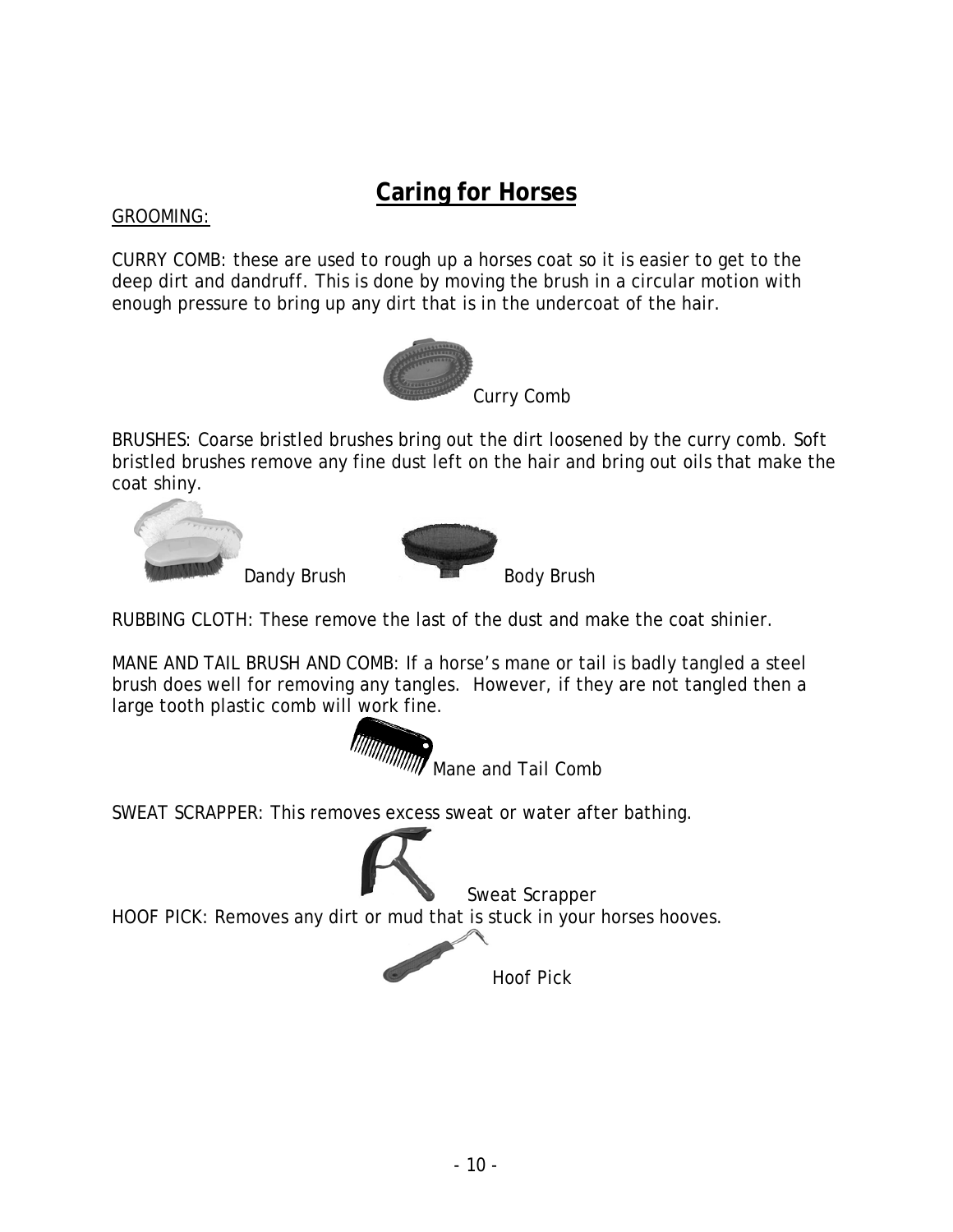FOOD: The right kind of food is important. Basic foods include grass and hay, and some grains like corns and oats.





WATER: Horses also need gallons of fresh water a day. After a work out horses that are hot should be cooled off and dried BEFORE you give them any food or water.



Water Bucket

SHELTER: Horses are outdoor animals, but when there is rain or snow they need a place to go. If the horse goes into its stall everyday then it should be cleaned out everyday.



EXERCISE: All horses need exercise. Horses which get let out in a field everyday can run and play for exercise. However, horses which are not kept in a field but in stalls need to be taken out of their stalls and exercised daily.

THREE PEOPLE YOU NEED TO KNOW:

1. Farrier- The person who trims your horse's hooves and puts on new shoes. It is important to care for your horse's feet and keep them healthy and pain free.

2. Veterinarian- The doctor who takes care of your horse's injuries and diseases.

3. Trainer- The person who trains both the horse and the rider. Training is very important. It is everything a horse and rider MUST know!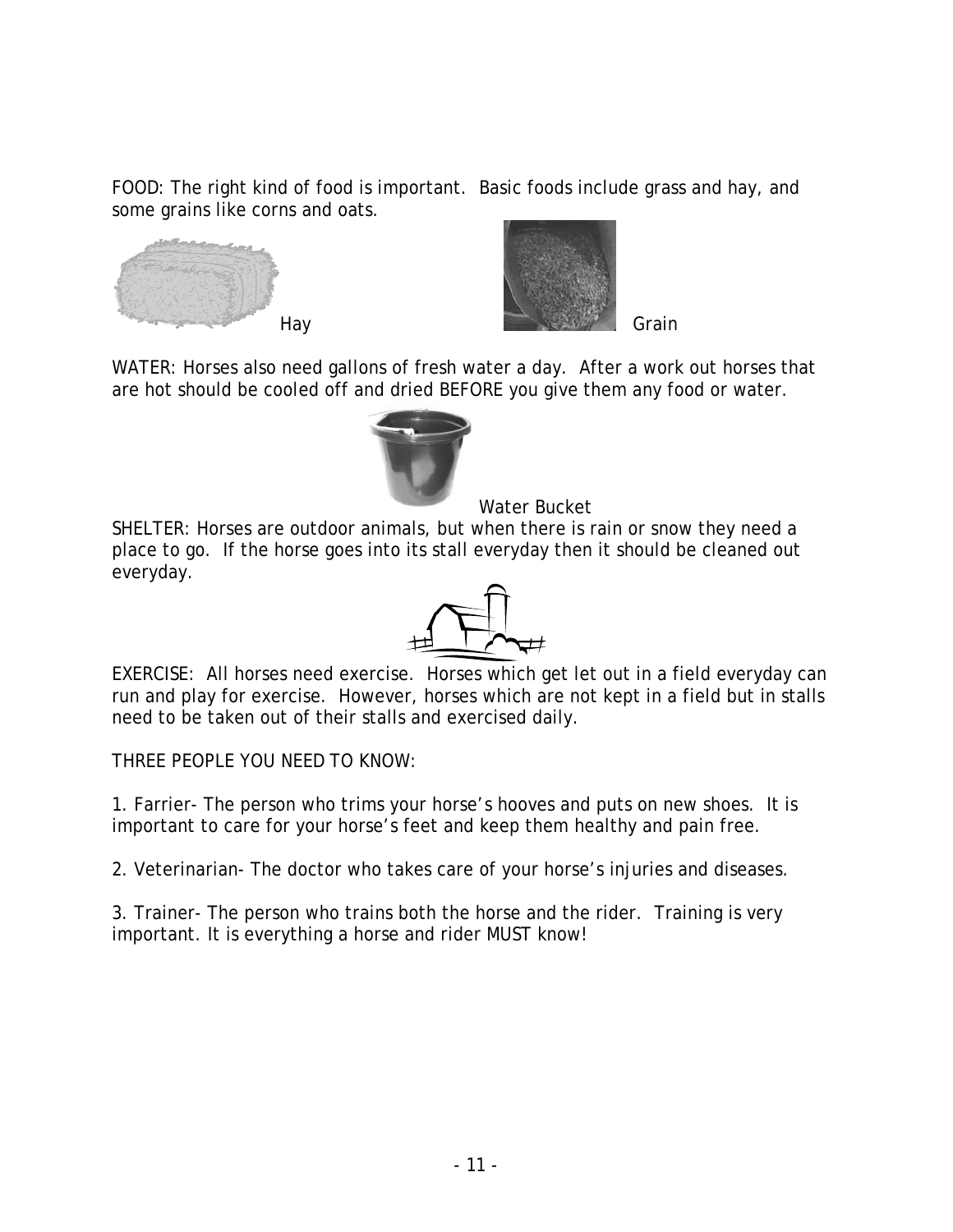### **Appearance**

#### COLORS:

- Bay: A dark brown colored body with black legs, mane, and tail. There is black around the eyes and muzzle. Sometimes there are copper or red highlights.
- Chestnut: A rust colored body with a blonde mane and tail. Sometimes has red highlights.
- Grey: A white coat with black shadowed areas, with a white mane and tail. There is also black on the legs and black on the muzzle and around the eyes.
- Brown: Dark brown body with no special markings, with a brown mane and tail.
- Black: Black body- either blue-black or brown-black, with a black mane and tail, with blue or brown highlights.
- Palomino: Golden colored body, with a white mane and tail. The legs are a darker brown.
- Appaloosa: A white body with black or brown spots. Also a dark colored body with a large white spot on the rump with the same colored spots.
- Paint/Pinto: A brown, black or bay body with white patches. Can also appear to be mostly white, with dark patches. Mane and tail can be light or dark.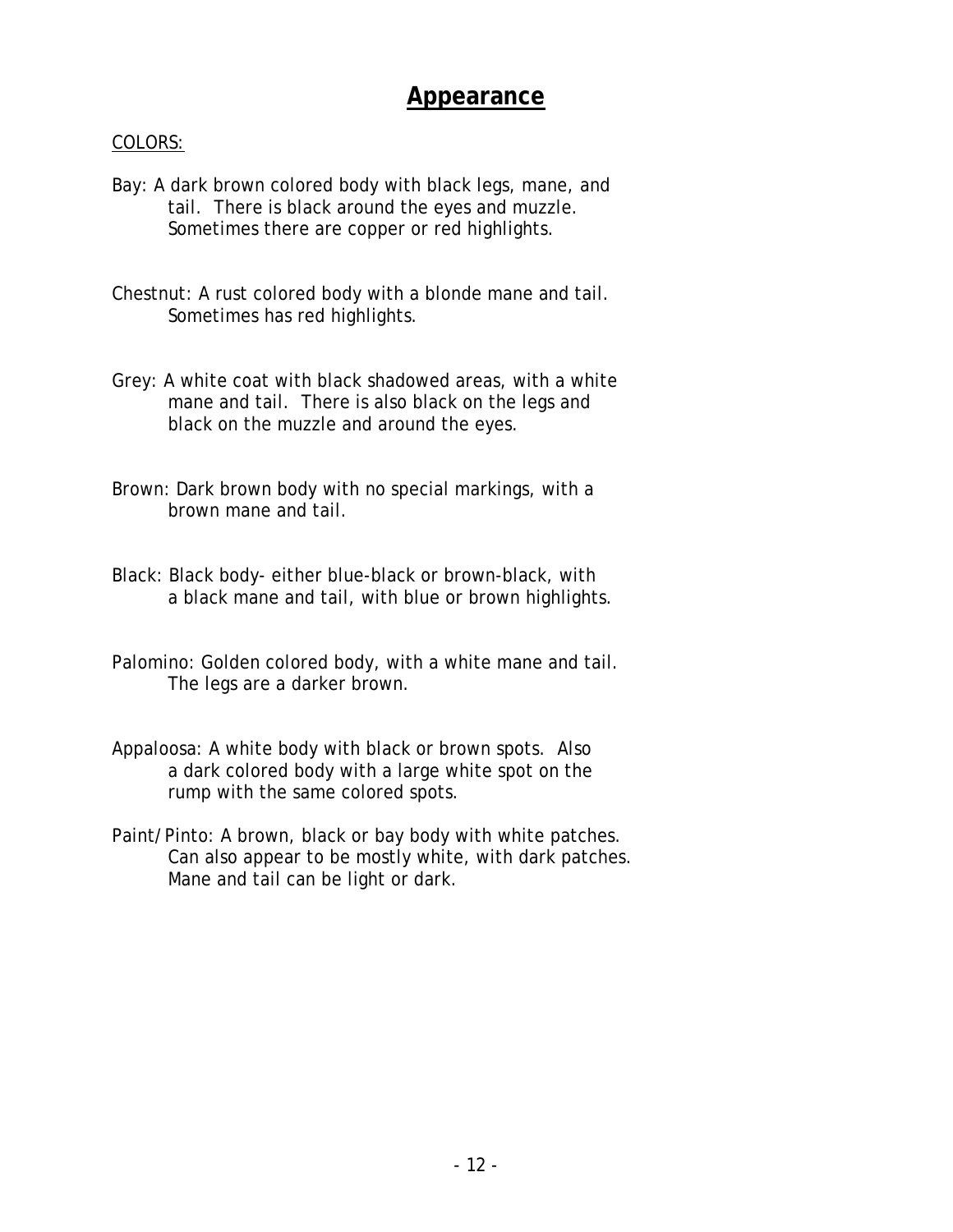BREEDS:(most common)

- **HINT:** Horses are measured in "hands". A "hand" is four inches. Measurement is from the ground to the withers. Ponies are measured in inches.
- Arabian: This breed is used as a parade, stock or saddle horse. The Arabian is 14-15 hands tall and weighs between 900-1000 pounds.
- Appaloosa: The Appaloosa is used as a parade, pleasure or stock horse. Usually it is about 15 hands tall and weighs between 950-1000 pounds.
- Morgan: The Morgan is a combination roadster and saddler, or a stock horse. It is usually about 15 hands tall and weighs about 1000 pounds. The most common Morgan colors are chestnut, brown, bay, and black.
- Palomino: The Palomino is a parade, pleasure and stock horse. The biggest asset of this breed is its golden coat color.
- Quarter Horse: This horse is used in quarter racing, as a stock horse, and a pleasure horse. This breed is heavily muscled and has a quiet temperament. They are about 15 hands tall and weigh 1000-1300 pounds.
- Standard Bred: This horse is used in harness racing or as a roadster. The Standard Bred is usually 14-16 hands tall and weighs between 850-1300 pounds.
- Thoroughbred: This horse is used for racing, hunting, polo, and pleasure purposes. It is 15-16 hands tall and weighs 1000-1200 pounds.
- Paint: The paint horse is used as a stock, pleasure and parade horse. They are similar to Quarter horses only paints have more white patches on their bodies. They are about 15 hands tall and weigh 1000-1300 pounds.

#### PONIES:

Shetland: Used with a saddle or harness. Around 40" tall and weighs 300-400 pounds.

Welsh: Used with a saddle or harness. Around 58" tall and weighs around 500 pounds.

Pony of Americas: Large western pony usually 46-54 hands tall. Usually ridden western style.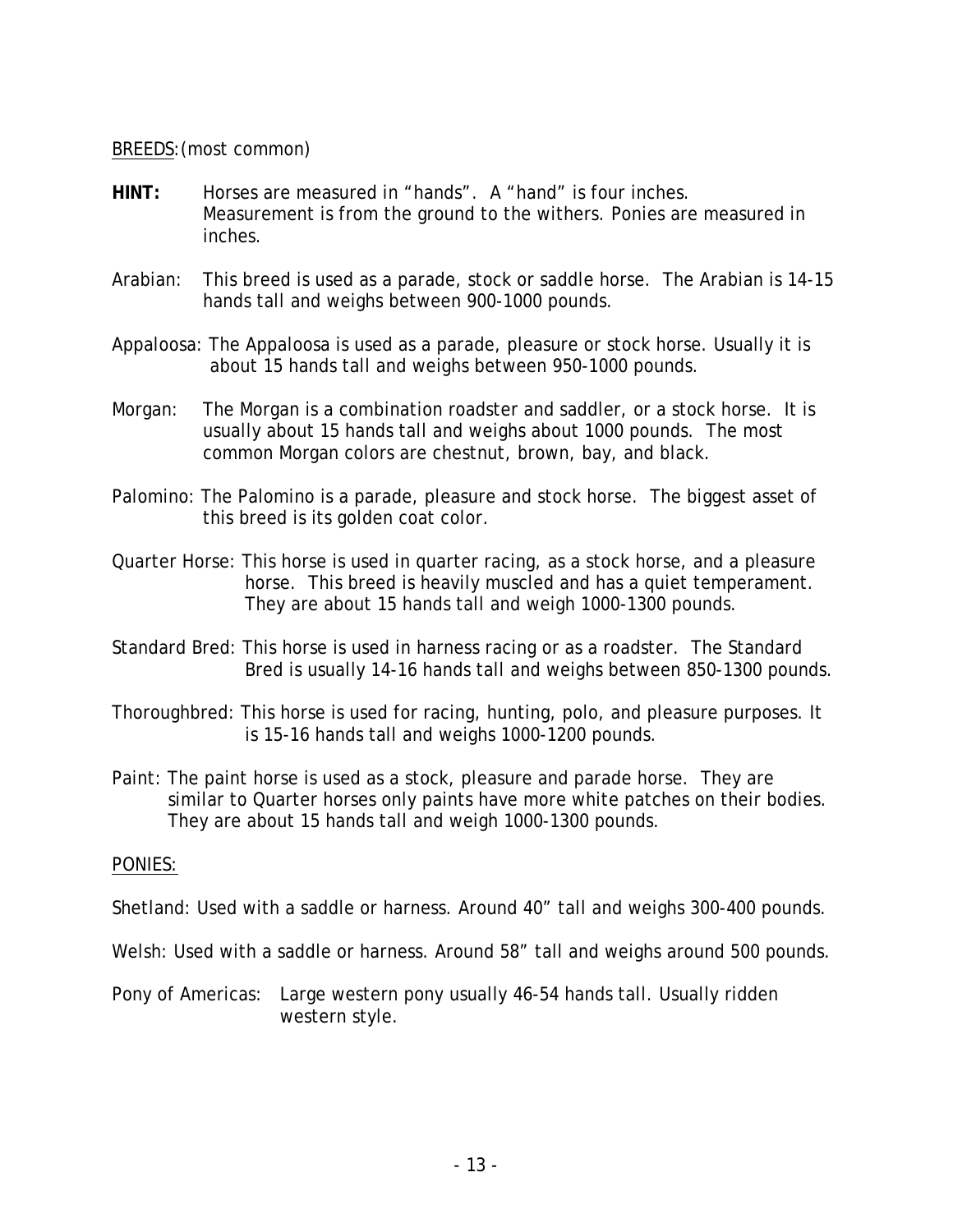### **Tack**

#### PARTS OF A WESTERN STOCK SADDLE







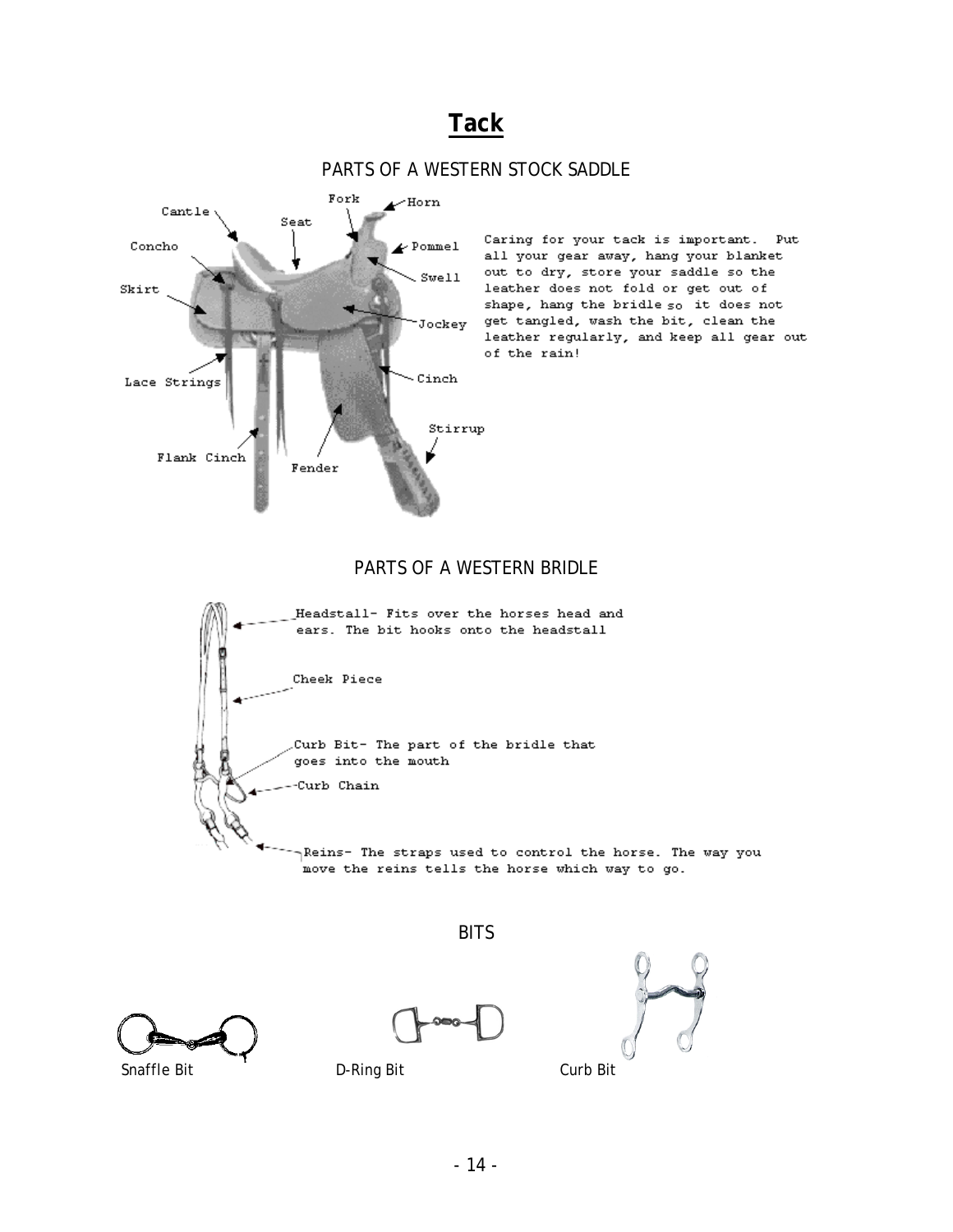#### WESTERN SHOWING ATTIRE:

 If you are going to be showing in a western show it is important that you wear proper show clothes. Here is the attire that most shows would like riders to wear.

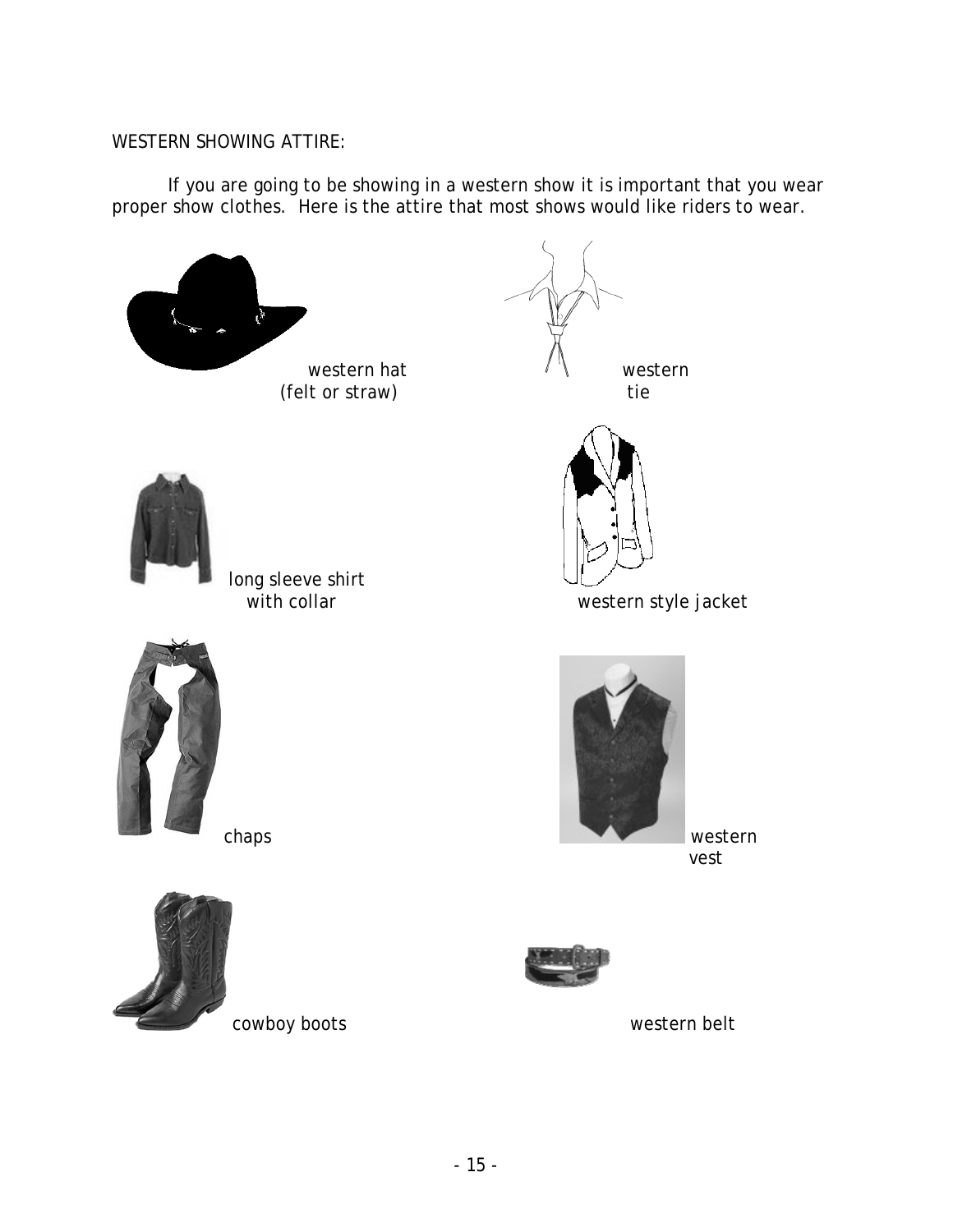### **Showing**

HALTER CLASS:

- 1. When you come into the ring walk on the left side of your horse. Hold the lead shank 6-15 inches from the halter with your right hand and carry the loose end neatly in the left. (Do not coil in your hand).
- 2. Follow the ringmaster's direction as to which way to go. When you line up facing the judge, stand square. Hold your horses head high with his weight balanced on all four feet. Stand to the front and left of your horse. As the judge passes you, move quickly to the right side. This gives the judge a clear view of your horse. If your horse moves out of his spot in line, move him back quickly.

Now the judge will want to look at you by yourself.

- 3. From the left side, set the horse in a straight line from the judge. When you are told, lead your horse quickly to the judge in a straight line. Look straight ahead, not at your horse.
- 4. Stop your horse directly in front of the judge, about one arms length away. Set up your horse as square as possible. When your horse is ready, position yourself, (stay on the left side with your toes pointed to the horses shoulder) twist the top of your body to face the judge, nod and SMILE. That will tell him you are in the position that you want. The judge may walk around your horse, if so move quickly and quietly from the left side to the right.
- 5. When the judge tells you, walk to the right around your horse holding him back so that he will pivot on his hindquarters.
- 6. When you have completed your turn, pause slightly and get your horse ready for the return. Do not stop and pose your horse. Look over your right shoulder to be sure you and the judge are in a straight line before trotting back into line.
- 7. Trot your horse back into line, going through the line of horses. Turn your horse, bring him back into line and set him up.

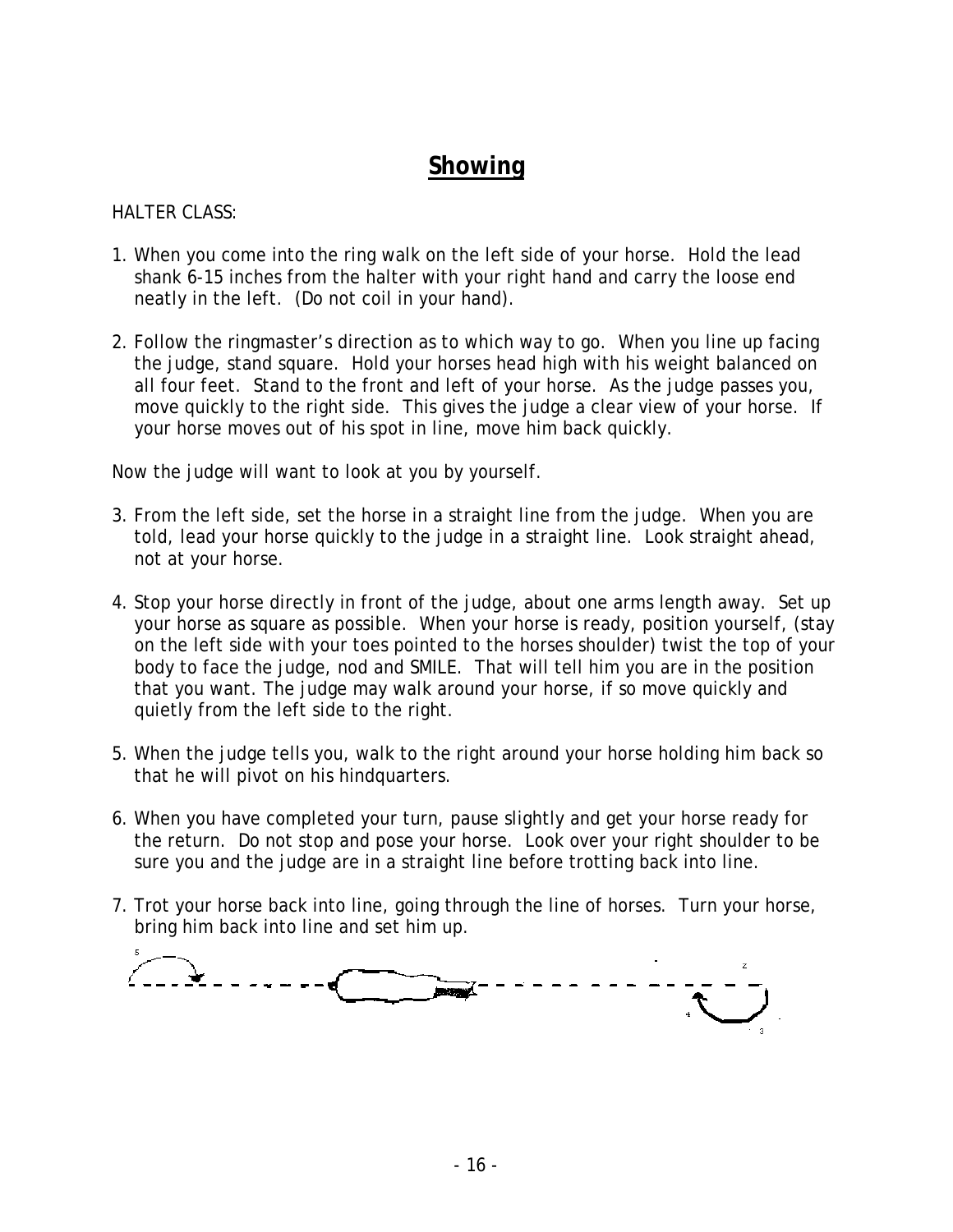The rest of your classes in a show will be done riding your horse. The most important thing to know for these classes is the gaits of the horse. There are three basic, natural gaits you need to know.

WALK: The horse moves his legs in turn, making four hoof beats. The usual order is right front, left rear, left front, right rear. A horse with a good walk should not move up and down much.



TROT: This gait has only TWO hoof beats because the legs move in pairs. This is a faster pace than a walk and is bouncy and springy. The usual order is left front, right rear, and the right front and left rear work together.



LOPE: There are THREE hoof beats. Two legs move together on the second beat. These should be long sweeping steps. The lead foot will be the first to leave the ground and last to strike the ground.



Now that you have your horse going fairly quickly to get him to stop say "whoa" in a slow and firm manner, gradually pull back or tighten on the reins, brace yourself with your heels low in the stirrups, and lean back slightly.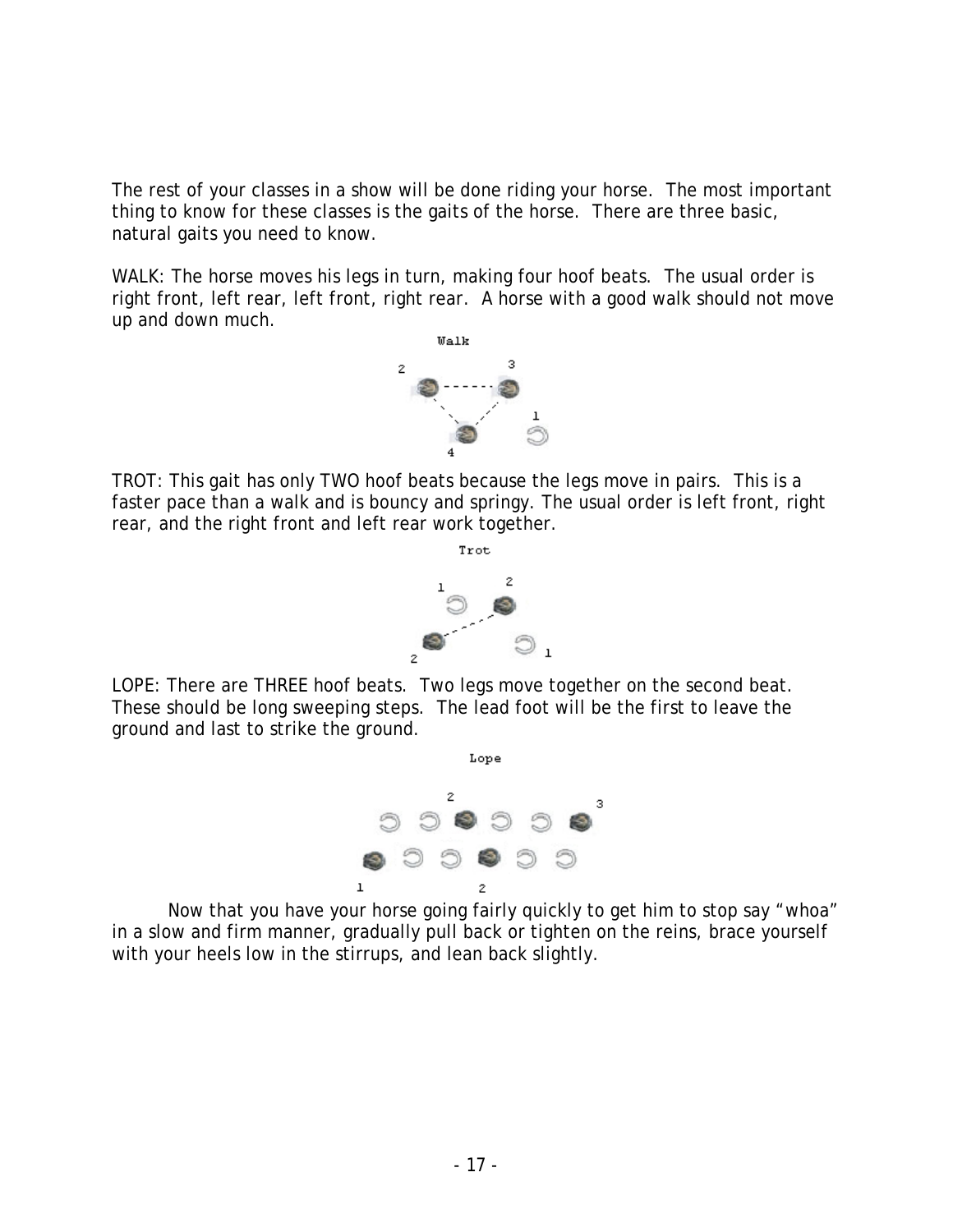### **Safety Instructions**

 Horses are much bigger than you are and it is important that you are very careful around them to avoid injury to both you and the horse.

- 1. Walk up to the horse from the FRONT, by his shoulder if you can.
- 2. Talk to your horse while you are walking up to it. You will not frighten him that way. Sometimes they are sleeping when they look like they are awake.
- 3. Always stand by the horses side, at his neck to lead or hold him.
- 4. When your horse gets too close for safety say "back" and move him back.
- 5. When turning, always turn your horse to the right and walk around him.
- 6. Use both hands to lead your horse. That way if your horse should act up you can let go with your right hand and still have a hold of the lead with your left.
- 7. NEVER crawl under the belly of your horse.
- 8. ALWAYS wear boots when you work with or ride your horse.
- 9. Do not walk in the DANGER ZONE. The danger zone is anywhere your horse can kick you. Make sure you walk out of kicking range.
- 10. NEVER wrap a lead rope around your hand or body. If the horse takes off and you are tangled in the rope you could get really injured.
- 11. Know your horse!
- 12. Check your tack.
- 13. Tie your horse with care.
- 14. Do not play or run around your horse.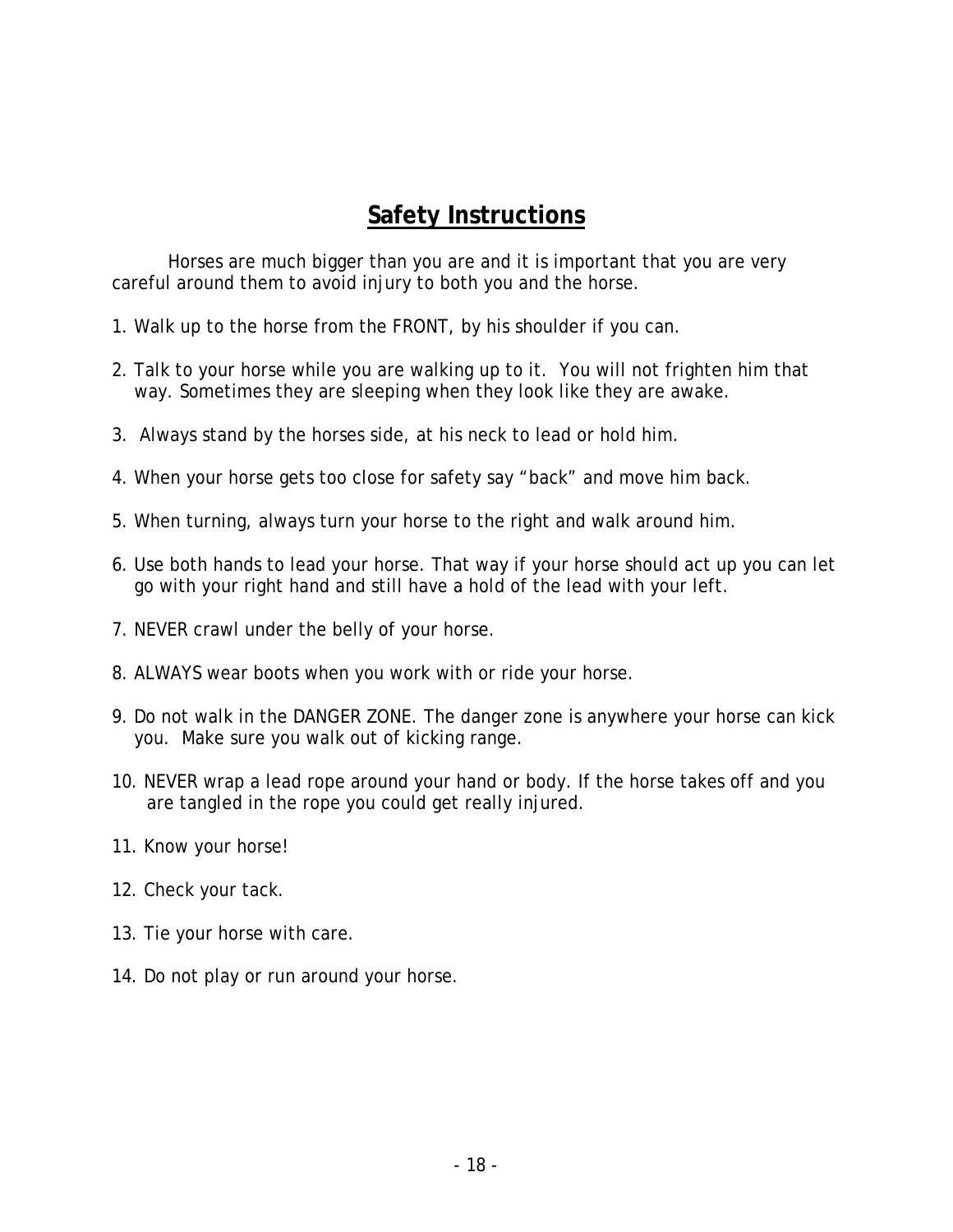### RECORD SHEET

#### MINI 4-H HORSE AND PONY

|                                                                                                                        | Age                     |
|------------------------------------------------------------------------------------------------------------------------|-------------------------|
|                                                                                                                        | Division                |
|                                                                                                                        | _Zip Code___________    |
| School Attending School Attending School Attending School Attending School Attending School Attending School Attending |                         |
| Please answer the following questions. Attach this completed record sheet to the<br>back of your poster.               |                         |
|                                                                                                                        |                         |
| Activities from the ACTIVITY PAGE I completed are:                                                                     |                         |
|                                                                                                                        |                         |
|                                                                                                                        |                         |
| <u> 1989 - Andrea San Andrea Andrea Andrea Andrea Andrea Andrea Andrea Andrea Andrea Andrea Andrea Andrea Andrea</u>   |                         |
|                                                                                                                        |                         |
|                                                                                                                        |                         |
|                                                                                                                        |                         |
|                                                                                                                        |                         |
|                                                                                                                        |                         |
|                                                                                                                        |                         |
|                                                                                                                        |                         |
| ,我们也不会有什么。""我们的人,我们也不会有什么?""我们的人,我们也不会有什么?""我们的人,我们也不会有什么?""我们的人,我们也不会有什么?""我们的人                                       |                         |
|                                                                                                                        | Date Completed_________ |
|                                                                                                                        |                         |
|                                                                                                                        |                         |